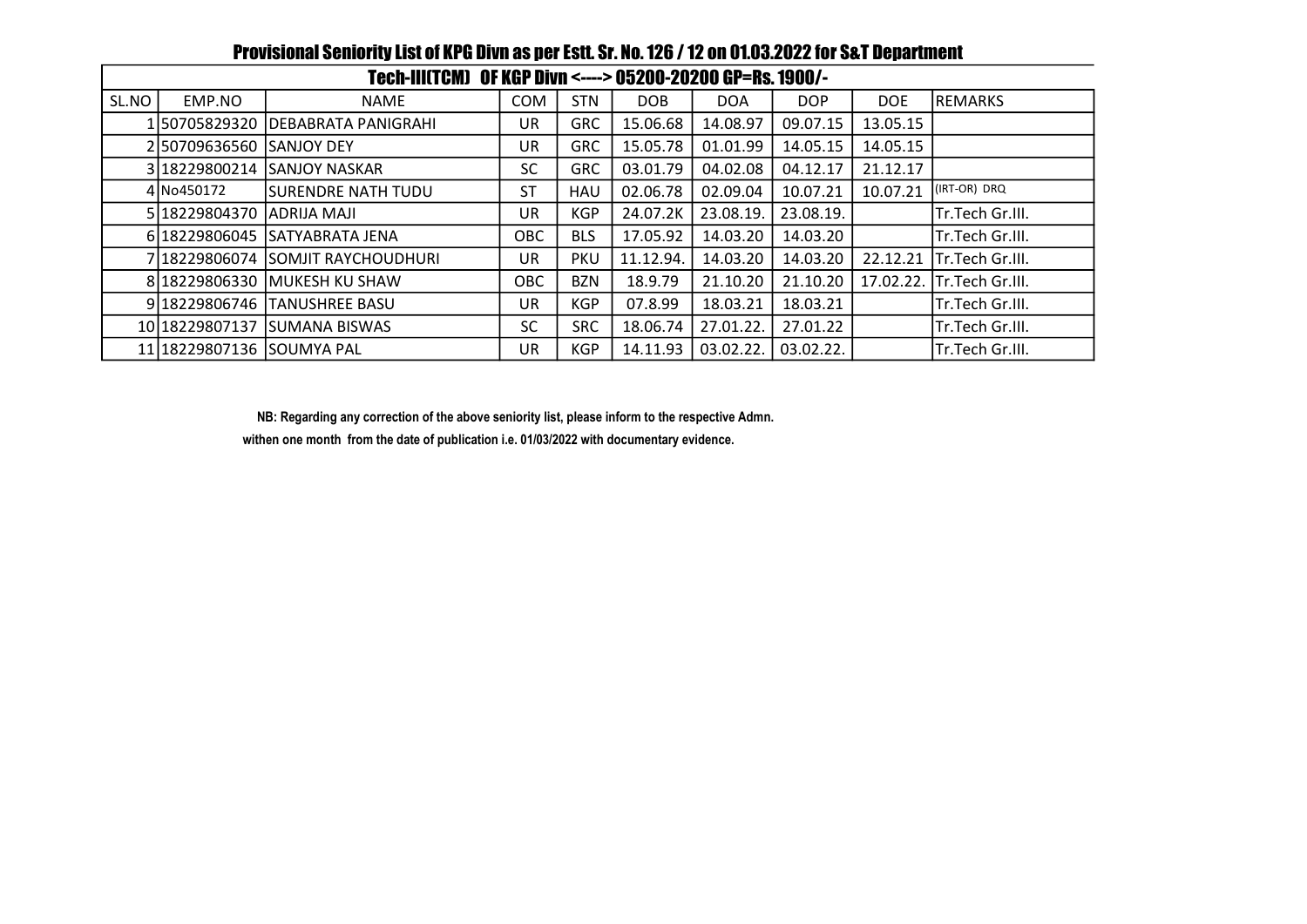## Helper (Tele) OF KGP Divn <----> GP=Rs. 1800-

| SL.NO | EMP.NO         | NAME                       | <b>COM</b> | <b>STN</b>  | <b>DOB</b> | <b>DOA</b> | <b>DOP</b> | <b>DOE</b> | <b>REMARKS</b> |
|-------|----------------|----------------------------|------------|-------------|------------|------------|------------|------------|----------------|
|       | 17633324       | DAITARI MOHANTA            | <b>UR</b>  | <b>BLDA</b> | 29.01.69   | 18.08.88   | 09.08.96   | 09.08.96   |                |
|       | 2 7111769      | KUM RAMA SHARMA            | UR         | <b>GRC</b>  | 10.02.69   | 06.09.93   | 05.12.97   | 05.12.97   |                |
| 3     |                | ASISH DASGUPTA             | UR         | <b>GRC</b>  | 10.05.67   | 23.02.89   | 25.04.03   | 24.04.03   |                |
|       | 49623917       | <b>BINITA KUMARI SINGH</b> | UR         | <b>GRC</b>  | 17.10.76   | 18.03.97   | 01.11.03   | 01.11.03   |                |
|       | 58290799       | <b>UJJAL GHATAK</b>        | UR         | <b>SHM</b>  | 11.01.63   | 26.02.87   | 01.11.03   | 01.11.03   |                |
|       | 69538690       | <b>SUBRATA BANERJEE</b>    | UR         | <b>MCA</b>  | 06.12.66   | 21.12.98   | 01.11.03   | 01.11.03   |                |
|       | 79648136       | <b>B.S.DCRUZ</b>           | UR         | <b>KGP</b>  | 03.02.77   | 19.10.00   | 01.11.03   | 01.11.03   |                |
|       | 89645070       | <b>RABIN DAS</b>           | UR         | <b>SRC</b>  | 06.03.71   | 14.01.00   | 01.11.03   | 01.11.03   |                |
|       | 99648150       | <b>SURAJIT MITRA</b>       | <b>UR</b>  | <b>SRC</b>  | 14.05.79   | 24.02.01   | 1.11.03    | 01.11.03   |                |
|       | 10 9648963     | JOYDEEP MUKHERJEE          | UR         | <b>SRC</b>  | 24.01.82   | 21.06.00   | 01.11.03   | 01.11.03   |                |
|       | 11 9648884     | PIU BANERJEE               | UR         | <b>SRC</b>  | 28.12.81   | 24.07.00   | 01.11.03   | 01.11.03   |                |
|       | 12 9804754     | <b>SMT MALA DEY</b>        | UR         | <b>SRC</b>  | 10.04.75   | 03.09.01   | 03.09.01   | 16.08.04   |                |
|       | 13 9563751     | SUBASIS DANDA              | UR         | <b>GRC</b>  | 04.06.71   | 11.04.97   | 16.08.04   | 16.08.04   |                |
|       | 14 7717787     | <b>ASHIM DUTTA</b>         | UR         | <b>SRC</b>  | 15.03.71   | 01.05.97   | 21.01.99   | 16.08.04   |                |
| 15    |                | <b>BAPPA NASKAR</b>        | UR         | <b>GRC</b>  | 09.05.80   | 07.09.01   | 16.08.04   | 16.08.04   |                |
|       | 16 9804134     | <b>JOYDEV MITRA</b>        | <b>UR</b>  | <b>KGP</b>  | 08.8.80    | 27.04.01   | 16.08.04   | 16.08.04   |                |
|       | 17 8717694     | <b>SUBRATA ROY</b>         | <b>UR</b>  | <b>KGP</b>  | 06.01.78   | 23.09.03   | 23.09.04   | 16.08.04   |                |
|       | 18 14100075    | <b>SMT JHARNA GHOSH</b>    | UR         | <b>SRC</b>  | 03.01.72   | 27.02.04   | 27.02.04   | 21.06.06   |                |
|       | 19 14100138    | RAJESH KUMAR NANDESWAR     | <b>SC</b>  | <b>CNL</b>  | 03.06.70   | 05.04.04   | 05.04.04   | 21.06.06   |                |
|       | 20 9617231     | <b>BISWAJIT KUMAR SAHA</b> | UR         | <b>BZN</b>  | 19.10.72   | 04.07.96   | 06.09.04   | 21.06.06   |                |
|       | 21 14100347    | <b>SMT MARRY ROY</b>       | <b>UR</b>  | <b>KGP</b>  | 03.01.80   | 22.06.04   | 21.06.06   | 21.06.06   |                |
|       | 22 9821570     | KUM.ARCHANA BISWAS.        | SC         | <b>GRC</b>  | 17.01.80   | 23.06.04   | 22.06.06   | 22.06.06   |                |
|       | 23 14100758    | NEELAM KUMAR MISHRA        | UR         | <b>CNL</b>  | 05.10.79   | 08.09.04   | 08.09.04   | 21.06.06   |                |
|       | 24 14100757    | <b>KAUSIK BAKULI</b>       | <b>UR</b>  | <b>CNL</b>  | 14.01.83   | 27.04.05   | 08.09.04   | 21.06.06   |                |
|       | 25 14100771    | KAMLESH KUMAR MOHATO       | UR         | <b>WIRE</b> | 01.03.82   | 27.06.05   | 27.06.05   | 21.06.06   |                |
|       | 26 7718925     | <b>ASHIM DAS</b>           | <b>UR</b>  | <b>SRC</b>  | 01.1.71    | 26.1.01    | 21.6.06    | 21.6.06    |                |
|       | 27 7677169     | <b>NANDINI KAR</b>         | UR         | <b>KGP</b>  | 02.12.71   | 16.03.93   | 24.02.97   | 26.10.06   |                |
|       | 28 50706097059 | LAXMI MAHATO               | <b>UR</b>  | <b>JGM</b>  | 02.1.68    | 25.1.80    | 25.1.80    | 25.1.80    |                |
|       | 29 14100897    | <b>ANUP KUMAR BOXI</b>     | UR         | <b>EXCH</b> | 01.06.76   | 15.02.08   | 15.02.08   | 11.08.06   |                |
|       | 30 1410 1365   | <b>JHANTU MAHATO</b>       | UR         | <b>CNL</b>  | 01.12.74   | 11.08.05   | 15.02.08   | 11.08.06   |                |
|       | 31 14101364    | <b>MANAS MANNA</b>         | <b>UR</b>  | KIG         | 21.05.76   | 11.08.05   | 15.02.08   | 11.08.06   |                |
|       | 32 14100079    | P SRINIVASA RAO            | UR         | <b>CNL</b>  | 23.02.74   | 24.04.06   | 15.02.08   | 24.04.06   |                |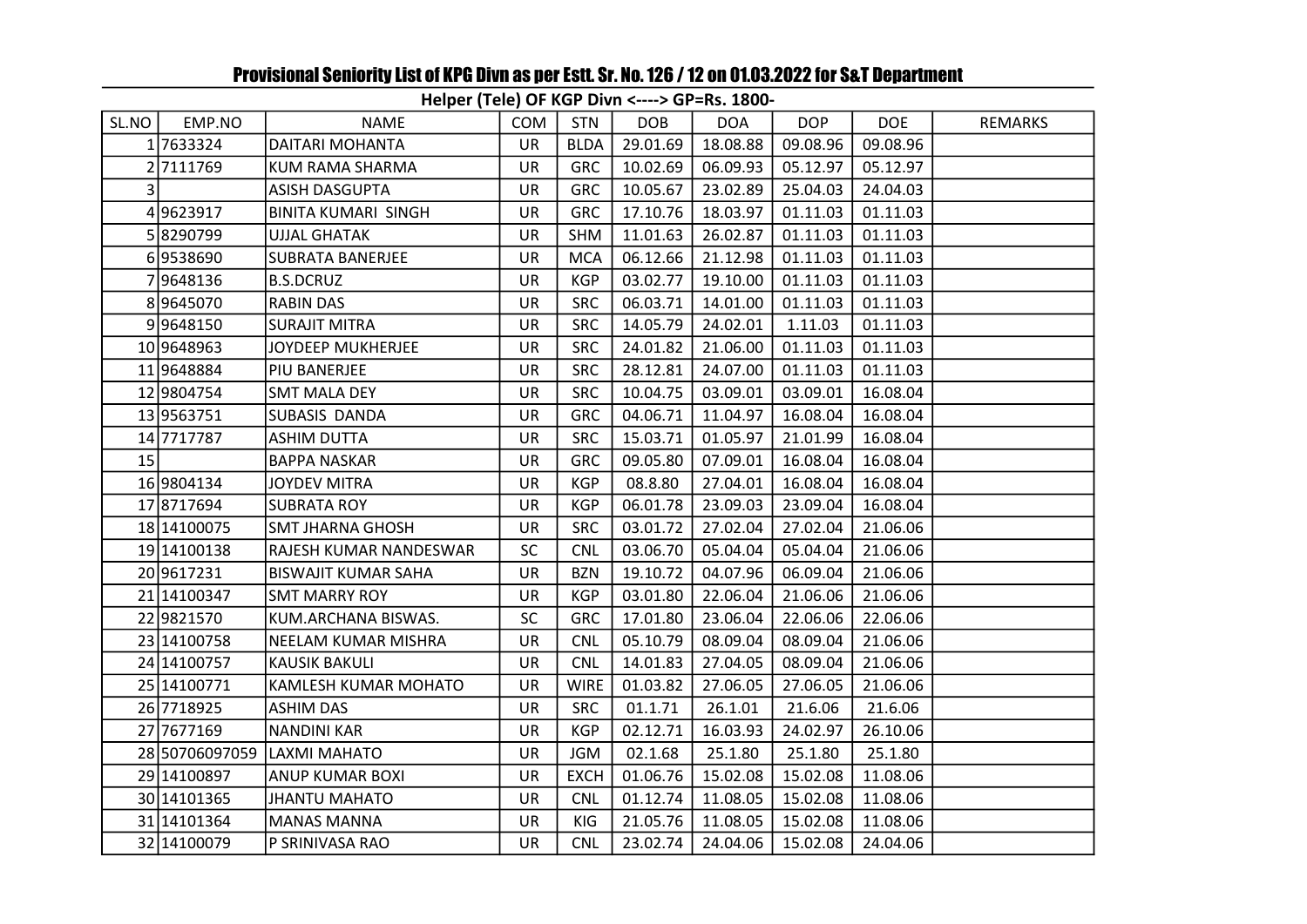| 33 14101201    | <b>RAMESH BABU</b>          | UR.       | <b>EXCH</b> | 16.03.80 |          | 21.04.06   15.02.08 | 24.04.06        |  |
|----------------|-----------------------------|-----------|-------------|----------|----------|---------------------|-----------------|--|
| 34 14101200    | <b>SOMNATH DAS</b>          | <b>UR</b> | <b>EXCH</b> | 27.01.68 | 05.04.06 | 15.02.08            | 05.04.06        |  |
| 35 14101235    | <b>KRISHNA KUMAR THAKUR</b> | UR        | <b>CNL</b>  | 02.01.72 | 04.04.06 | 15.02.08            | 05.04.06        |  |
| 36 14101234    | <b>KHOKAN BANERJEE</b>      | UR        | <b>CNL</b>  | 24.01.70 | 24.04.06 | 15.02.08            | 24.04.06        |  |
| 37 14101460    | <b>J.LAKSHMAN RAO</b>       | UR        | <b>WIRE</b> | 24.09.76 | 08.05.06 | 15.02.08            | 08.05.06        |  |
| 38 14101458    | <b>JHARESWAR DUTTA</b>      | UR        | <b>PKU</b>  | 18.05.69 | 02.05.06 | 15.02.08            | 02.05.06        |  |
| 39 14102029    | KALPANA MOHANTA             | <b>UR</b> | <b>BLS</b>  | 27.07.86 | 23.01.07 | 15.02.08            | 23.01.07        |  |
| 40 7112210     | AMAR NATH JHA               | UR        | <b>GRC</b>  | 05.12.73 | 23.01.07 | 15.02.08            | 23.01.07        |  |
| 41 14102033    | <b>AMITA SHIT</b>           | <b>UR</b> | <b>WIRE</b> | 15.05.83 | 02.02.07 | 15.02.08            | 02.02.07        |  |
| 42 14102138    | K.R.PRASAD                  | UR.       | <b>CNL</b>  | 28.01.86 | 05.06.07 | 11.07.07            | 05.06.07        |  |
| 43 14102828    | SRIMANTA MAHANTA            | <b>UR</b> | <b>JGM</b>  | 13.09.84 | 22.08.07 | 22.08.07            | 22.08.07        |  |
| 44 14102749    | RAJU SARKAR                 | UR        | <b>HWH</b>  | 22.06.84 | 22.08.07 | 22.08.07            | 22.08.07        |  |
| 45 14102758    | PARIMAL GAYAN               | <b>UR</b> | <b>PKU</b>  | 05.04.78 | 22.08.07 | 22.08.07            | 22.08.07        |  |
| 46 14102797    | <b>SANDIP SARKAR</b>        | UR        | <b>SRC</b>  | 22.09.84 | 03.11.07 | 03.11.07            | 03.11.07        |  |
| 47 14103031    | RANJAN KUMAR BOSE           | UR        | <b>WIRE</b> | 31.03.79 | 18.03.08 | 18.03.08            | 18.03.08        |  |
| 48 14103354    | <b>BV NARSING MURTY</b>     | UR        | <b>NMP</b>  | 15.09.74 | 15.07.08 | 16.07.08            | 16.07.08        |  |
| 49 12143728    | <b>JANIDUL MALLIK</b>       | UR        | <b>GRC</b>  | 19.01.79 | 01.06.04 | 02.08.08            | 02.08.08        |  |
| 50 1410 3452   | <b>ABHIRUP SAHA</b>         | UR        | <b>CNL</b>  | 20.04.83 | 18.12.07 | 01.09.08            | 01.09.08        |  |
| 51 1410 3453   | <b>ARUP KUMAR DUTTA</b>     | UR        | <b>EXCH</b> | 04.01.81 | 18.12.07 | 01.09.08            | 01.09.08        |  |
| 52 14103355    | <b>SUBRATA MAJHI</b>        | <b>UR</b> | <b>DZK</b>  | 05.05.87 | 19.12.07 | 01.09.08            | 01.09.08        |  |
| 53 14103359    | <b>SUDIP ROY</b>            | <b>UR</b> | <b>EXCH</b> | 08.03.85 | 19.12.07 | 01.09.08            | 01.09.08        |  |
| 54 14103356    | <b>MITHUN HALDER</b>        | <b>UR</b> | <b>PKU</b>  | 11.03.87 | 19.12.07 | 01.09.08            | 01.09.08        |  |
| 55 14103628    | <b>MANIK CHAKRABORTY</b>    | UR        | PKU         | 15.01.78 | 13.11.07 | 12.03.08.           | 31.10.09  IRMT. |  |
| 56 74847685    | <b>HARIDAS SARDAR</b>       | <b>SC</b> | <b>SRC</b>  | 02.01.75 | 01.11.00 | 01.09.08            | 01.09.08        |  |
| 57 14103704    | <b>SARMAN KUMAR</b>         | <b>UR</b> | <b>WIRE</b> | 23.04.82 | 24.01.04 | 25.09.08            | 01.09.08        |  |
| 58 50709761172 | <b>ROYLEE SANTOSH RAO</b>   | <b>UR</b> | <b>SRC</b>  | 08.01.79 | 05.4.07  | 20.02.09            | 21.02.09        |  |
| 59 14103772    | <b>RENU PERA</b>            | UR        | <b>SRC</b>  | 01.06.74 | 03.03.09 | 03.03.08            | 03.03.09        |  |
| 60 1410 3747   | T.SRINIVASA RAO             | UR        | <b>EXCH</b> | 27.09.78 | 09.04.09 | 09.04.09            | 09.04.09        |  |
| 61 14103806    | DILIP KUMAR DEY             | UR        | <b>SRC</b>  | 28.01.74 | 28.05.09 | 28.05.09            | 28.05.09        |  |
| 62 14103784    | <b>DEBENDRA NATH SEE</b>    | <b>UR</b> | TMZ         | 01.02.75 | 28.05.09 | 28.05.09            | 28.05.09        |  |
| 63 14101240    | <b>TAPAS KUMAR JANA</b>     | UR        | <b>TMZ</b>  | 20.01.75 | 20.04.09 | 16.07.09            | 16.07.09        |  |
| 64 14103599    | <b>MD SALAUDDIN</b>         | <b>UR</b> | <b>SRC</b>  | 17.07.75 | 21.03.08 | 18.08.09            | 18.08.09        |  |
| 65 14103843    | <b>TAPAS PAN</b>            | UR        | <b>MCA</b>  |          | 10.09.09 | 10.09.09            | 10.09.09        |  |
| 66 1410 9475   | <b>BRAJESWAR MAHATA</b>     | <b>UR</b> | <b>KGP</b>  | 03.1.83  | 18.9.09  | 18.9.09             | 18.9.09         |  |
| 67 14101304    | <b>SANKAR BASAK</b>         | OBC       | <b>CNL</b>  | 06.01.69 | 04.04.06 | 06.10.09            | 06.10.09        |  |
| 68 14103914    | <b>RAJ SEKHAR</b>           | UR        | <b>CNL</b>  | 28.05.88 | 06.11.09 | 07.11.09            | 07.11.09        |  |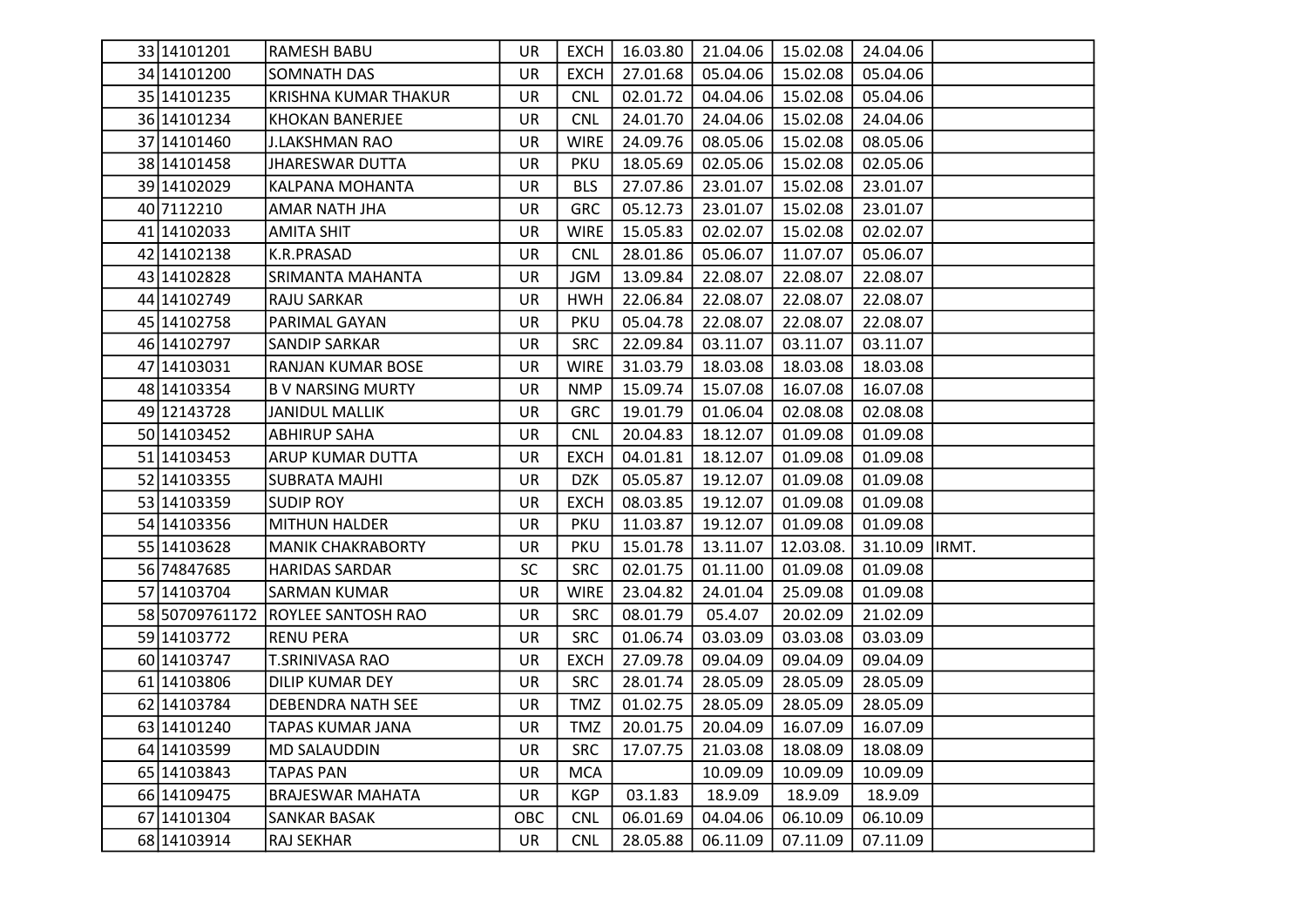| 69 14103705   | <b>AMIT PARIHAR</b>      | UR        | <b>CNL</b>  | 02.04.90 | 07.01.10 | 07.01.10 | 07.01.10         |  |
|---------------|--------------------------|-----------|-------------|----------|----------|----------|------------------|--|
| 70 1410 0213  | ARUN KUMAR SHARMA        | UR        | <b>BLS</b>  | 08.05.85 | 06.11.06 | 06.11.06 | 12.01.10         |  |
| 71 14104226   | SOMNATH MUKHERJEE        | UR        | <b>TMZ</b>  | 11.09.74 | 22.02.10 | 22.02.10 | 22.02.10         |  |
| 72 14103214   | RAMANA RAOOJJALA         | UR        | <b>EXCH</b> | 10.09.83 | 12.07.08 | 05.03.10 | 05.03.10         |  |
| 73 14104316   | <b>BIPLAB DAS</b>        | UR        | <b>SRC</b>  | 03.11.85 | 23.01.10 | 26.07.10 | 26.07.10         |  |
| 74 14104299   | <b>KAJAL SANGIRI</b>     | UR        | <b>EXCH</b> | 04.04.89 | 23.01.10 | 26.07.10 | 26.07.10         |  |
| 75 14104309   | <b>SUTIRTHA BANERJEE</b> | UR        | <b>BVA</b>  | 09.01.80 | 05.02.10 | 26.07.10 | 26.07.10         |  |
| 76 6432256    | PRASANTA ADHIKARY        | UR        | <b>EXCH</b> | 08.05.90 | 09.02.10 | 26.07.10 | 26.07.10         |  |
| 77 14104343   | JAYA                     | OBC       | <b>CNL</b>  | 10.12.91 | 01.11.10 | 01.11.10 | 01.11.10         |  |
| 78 14104400   | CHHAYARANI MONDAL        | <b>SC</b> | TMZ         | 01.03.69 | 17.12.10 | 17.12.10 | 17.12.10         |  |
| 79 14104466   | <b>KUHELI ROY</b>        | UR        | <b>STTC</b> | 24.06.90 | 02.08.11 | 02.08.11 | 02.08.11         |  |
| 80 6436921    | <b>SUDIPTA GIRI</b>      | UR        | <b>DZK</b>  | 29.08.85 | 22.08.11 | 22.08.11 | 22.08.11         |  |
| 81 14000580   | PIYASI CHAKRABORTY       | UR        | <b>GRC</b>  | 20.03.90 | 20.07.11 | 23.12.11 | 23.12.11         |  |
| 82 1410 5221  | KAMSA VIJAYA SANTI       | UR        | <b>CNL</b>  | 18.03.91 | 1.01.12  | 10.01.12 | 10.01.12         |  |
| 83 1410 5495  | ANIMA SAHOO              | UR        | <b>TMZ</b>  | 07.11.72 | 13.04.12 | 13.04.12 | 13.04.12         |  |
| 84 1410 5468  | URMILA DAS (SENAPATI)    | OBC       | <b>TMZ</b>  | 21.07.74 | 20.04.12 | 20.04.12 | 20.04.12         |  |
| 85 1410 5469  | SUJATA DAS(JANA)         | UR        | <b>TMZ</b>  | 20.03.88 | 17.05.12 | 17.05.12 | 17.05.12         |  |
| 86 1410 5465  | <b>MANIKA MAITI</b>      | UR        | <b>MCA</b>  | 02.01.86 | 21.06.12 | 21.06.12 | 21.06.12         |  |
| 87 1410 5466  | SUMANA KHATUA(JANA)      | UR        | <b>DIGH</b> | 20.03.88 | 21.06.12 | 21.06.12 | 21.06.12         |  |
| 88 14105467   | PRIYANKA MAITY           | UR        | <b>PKU</b>  | 11.03.94 | 21.06.12 | 21.06.12 | 21.06.12         |  |
| 89 64120991   | <b>SUMAN BISWAS</b>      | SC        | <b>EXCH</b> | 01.12.81 | 13.12.12 | 13.12.12 | 09.09.19  IRMT.  |  |
| 90 1410 7553  | ANANDAMOY MUKHERJEE.     | UR        | <b>EXCH</b> | 20.07.76 | 23.08.12 | 23.08.12 | 11.10.13  IRMT.  |  |
| 91 14106004   | <b>SARMISTHA DHAR</b>    | UR        | <b>CNL</b>  | 28.06.61 | 03.05.13 | 03.05.13 | 03.05.13  IDT.OR |  |
| 92 14105918   | Smt.SIKHA DEY DUTTA.     | UR        | <b>EXCH</b> | 18.02.85 | 03.05.13 | 03.05.13 | 03.05.13         |  |
| 93 14105857   | RAJESWAR SINGH           | UR        | <b>SRC</b>  | 01.01.77 | 18.7.12  | 31.10.13 | 31.10.13         |  |
| 94 1410 7486  | DEBENDRA KR. CHOWDHURY   | UR        | <b>SHM</b>  | 07.10.73 | 31.10.13 | 31.10.13 | 31.10.13         |  |
| 95 14105915   | AJANTA SAHA(KIRPAN)      | UR        | <b>SRC</b>  | 02.8.68  | 03.4.13  | 03.11.13 | 03.11.13         |  |
| 96 14107571   | MOUMITA BANDOPADHYAY     | UR        | <b>HWH</b>  | 09.08.88 | 21.11.13 | 21.11.13 | 21.11.13         |  |
| 97 1410 5172  | <b>SUHAS AHIR</b>        |           | <b>BZN</b>  | 24.11.78 | 17.12.13 | 17.12.13 | 17.12.13         |  |
| 98 14106660   | <b>ARJUN KAHAR</b>       |           | SHM         | 10.09.89 | 26.12.13 | 26.12.13 | 26.12.13         |  |
| 99 14104041   | MANOJ KUMAR              | UR        | <b>GRC</b>  | 01.07.79 | 06.08.10 | 17.12.13 | 17.12.13         |  |
| 100 1410 5165 | ARABINDA MONDAL          | <b>SC</b> | <b>HWH</b>  | 12.01.63 | 23.01.14 | 23.01.14 | 23.01.14         |  |
| 101 1410 7488 | <b>BAPINDRA BEHERA</b>   |           | <b>GTS</b>  | 07.05.92 | 19.02.14 | 19.02.14 | 19.02.14         |  |
| 102 14000217  | <b>SMT.KAKALI SUTAR</b>  | UR        | <b>GRC</b>  | 04.08.66 | 11.03.14 | 11.03.14 | 11.03.14         |  |
| 103 14107866  | PANKAJ KUMAR SHARMA      | UR        | <b>WIRE</b> | 28.08.83 | 16.07.14 | 16.07.14 | 16.07.14         |  |
| 104 14108089  | <b>AJIT RAHMAN</b>       | <b>UR</b> | <b>PKU</b>  | 21.07.87 | 14.01.11 | 25.08.14 | 25.08.14         |  |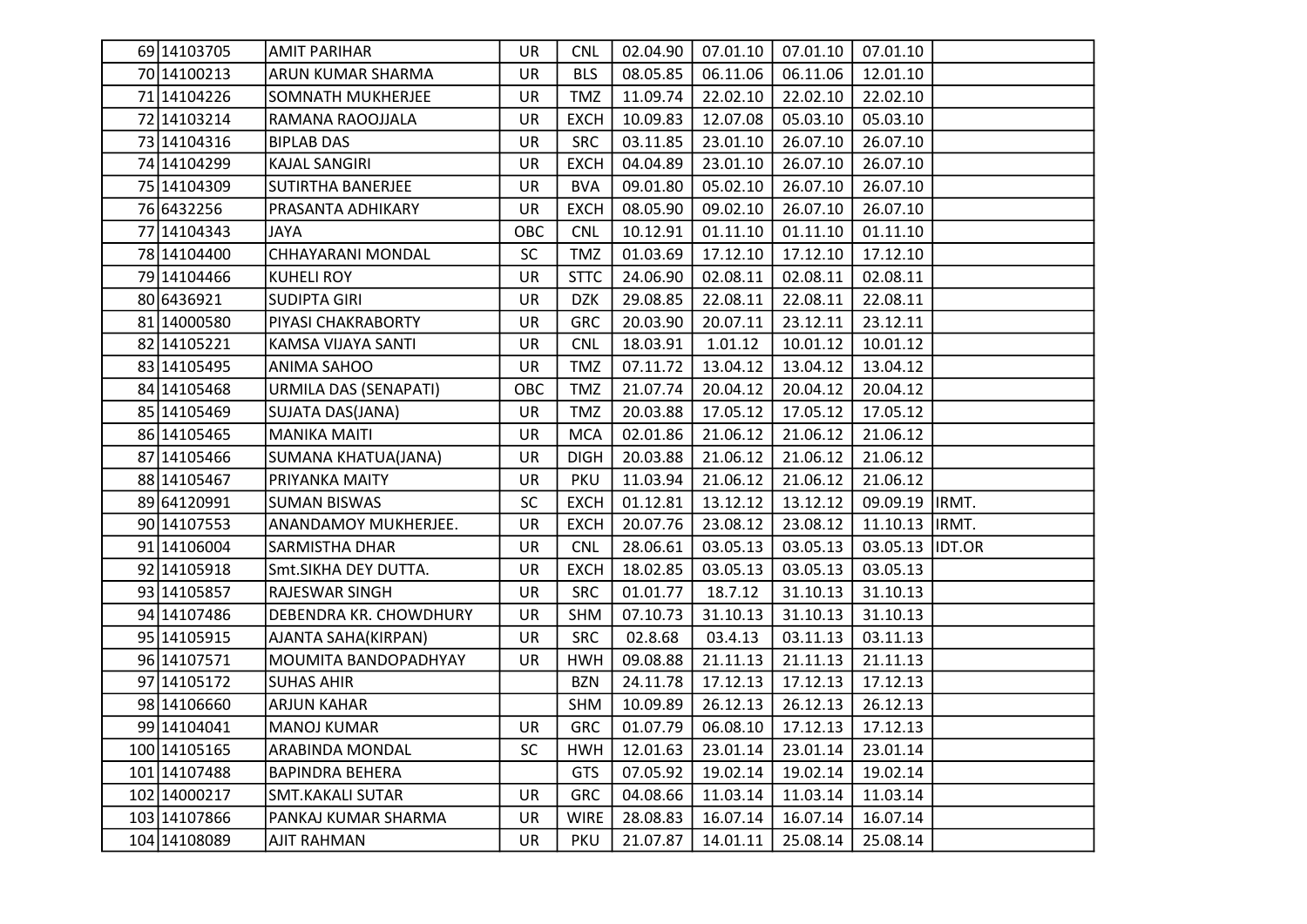|     | 105 406890                  | <b>SHYMAL ATTA</b>                   | UR        | KGP         |                      |           | 23.10.63   04.12.14   04.12.14 | 04.12.14 |       |
|-----|-----------------------------|--------------------------------------|-----------|-------------|----------------------|-----------|--------------------------------|----------|-------|
|     | 106 14102224                | <b>BRAJ KISHORE SINGH</b>            | UR        | EXC         | 15.09.67             | 04.12.14  | 04.12.14                       | 04.12.14 |       |
|     | 107 14108555                | NATRAJ BADA                          | <b>UR</b> | <b>CNL</b>  | 16.08.87             | 26.02.15  | 26.02.15                       | 26.02.15 |       |
|     | 108 2IE131473               | <b>NAGDEV KUMAR</b>                  | <b>SC</b> | <b>BLS</b>  | 05.02.88             | 25.07.13  | 25.07.15                       | 25.07.15 |       |
|     | 109 14109023                | URJANA BALAJI                        | <b>UR</b> | <b>TPKR</b> | 28.09.90             | 04.08.15  | 04.08.15                       | 04.08.15 |       |
|     | 110 1410 9823               | <b>SUNITA KUMARI GUPTA</b>           | <b>UR</b> | EXC         | 02.04.87             | 29.03.16  | 29.03.16                       | 29.03.16 |       |
|     | 111 14108556                | <b>CHANDAN KR MANNA</b>              | <b>UR</b> | <b>BLS</b>  | 01.1.91              | 25.2.15   | 25.2.15.                       | 25.02.15 |       |
|     |                             | 112 50714109773 ABHISHEK MUKHERJEE   | UR        |             | Sr.DSTE.ofl 27.11.89 | 02.5.16   | 02.5.16                        | 03.5.16  |       |
|     |                             | 113 18229801622 CHANDAN KR GHOSH     | <b>UR</b> | ADL         | 03.05.86             | 13.06.16  | 13.06.16                       | 13.06.16 |       |
| 114 |                             | JAYETA DUTTA                         | UR        | <b>WIRE</b> | 14.12.96             | 17.06.16  | 17.06.16                       | 17.06.16 |       |
|     |                             | 115 50714100657 SUMAN CHAKRABORTY    | UR        | <b>SRC</b>  | 01.12.92             | 23.11.12  | 01.07.16                       | 01.07.16 |       |
|     | 116 29802013                | C.S.ALEXZENDAR                       | <b>UR</b> | <b>GRC</b>  | 10.07.81             | 23.11.12  | 03.05.16                       | 03.05.16 |       |
|     | 117 5816610                 | <b>S.SATYA RAO</b>                   | UR        | <b>WIRE</b> | 13.06.62             | 24.11.80  | 30.07.16                       | 30.07.16 |       |
|     | 118 9800032                 | <b>TARUN DAS</b>                     | UR        | <b>KGP</b>  | 15.10.88             | 02.8.16   | 02.3.17                        | 02.3.17  |       |
|     | 119 29802566                | RAJENDRA SINGH                       | UR        | <b>WIRE</b> | 23.12.90             | 27.10.16  | 27.10.16                       | 27.10.16 |       |
|     | 120 29802629                | <b>MINU TIRKEY</b>                   | UR        | <b>EXCH</b> | 26.07.74             | 19.12.16  | 19.12.16                       | 19.12.16 |       |
|     | 121 6163312                 | RAJENDRA PR.NAYAK                    | UR        | <b>BLS</b>  | 26.07.68             | 25.08.03  | 01.03.17                       | 01.03.17 |       |
|     | 122 181882                  | <b>BHASKAR CH. PRADHAN</b>           | <b>UR</b> | <b>BLS</b>  | 02.6.63              | 15.9.14   | 17.03.17                       | 17.03.17 |       |
|     | 123 29802786                | <b>SMT BHARATI PATRA</b>             | <b>UR</b> | <b>CNL</b>  | 10.01.79             | 21.03.17  | 21.03.17                       | 21.03.17 |       |
|     | 124 29802938                | RAHUL MADHAI                         | <b>UR</b> | <b>KGP</b>  | 17.01.94             | 23.05.17  | 23.05.17                       | 23.05.17 |       |
|     |                             | 125 50714504143 ABDUS SABIR MONDAL   | UR        | <b>PKU</b>  | 30.4.88              | 15.5.10   | 05.06.17                       | 05.06.17 |       |
|     |                             | 126 18229803172 JJOY ROY CHOWDHURY   | UR        | WIRE        | 18.10.98             | 26.10.17  | 26.10.17                       | 26.10.17 |       |
|     |                             | 127 18229803456 KUM. DALI BEHERA     | UR        | <b>CNL</b>  | 12.07.91             | 26.02.18  | 27.9.18                        | 27.9.18  |       |
|     |                             | 128 50714104232 ABHISHEK MITRA       | UR        | <b>MRGM</b> | 24.09.86             | 03.05.16  | 27.04.18                       | 27.04.18 |       |
| 129 |                             | SUNIL KUMAR PAL.                     | UR        | LAB         | 01.07.91             | 15.10.15  | 22.05.18                       | 21.05.18 |       |
|     | 130 18229803592 SUKANTA RAY |                                      | UR        | <b>BPO</b>  | 01.03.86             | 29.06.18  | 30.06.18                       | 30.06.18 |       |
|     |                             | 131 18229803593 SOURAV MONDAL.       | OBC       | SFO         | 27.01.92             | 29.06.18  | 30.06.18                       | 30.06.18 |       |
|     | 132 29803661                | MEERA YADAV.                         | OBC       | <b>EXCH</b> | 14.01.91             | 02.07.18  | 03.07.18                       | 03.07.18 |       |
|     | 133 29803729                | <b>ATREYEE BIAWAS</b>                | UR        | <b>SRC</b>  | 06.03.98             | 19.09.18  | 20.09.18                       | 20.09.18 |       |
|     | 134 29804295                | <b>KUM.RINKU RAM</b>                 | <b>UR</b> | LAB         | 16.08.99.            | 16.07.19  | 18.07.19                       | 18.07.19 |       |
|     |                             | 135 50881302273 BLISTAR SINGH.       | OBC       | <b>ROP</b>  | 18.9.93              | 22.12.15  | 22.12.15                       | 12.8.21  | IRMT. |
|     | 136 29804384                | <b>BIPUL ORANG</b>                   | ST        | KATI        | 01.05.95             | 06.08.19  | 06.08.19                       |          | Tr.   |
|     | 137 18229804292 PRODIP ROY  |                                      | <b>SC</b> | <b>CNL</b>  | 02.07.94             | 06.08.19  | 06.08.19                       |          | Tr.   |
|     | 138 29804290                | <b>SOURAV CHAKRABORTY.</b>           | UR        | <b>KGP</b>  | 23.11.92             | 06.08.19  | 06.08.19                       |          | Tr.   |
|     | 139 29804362                | <b>SWARAJ KUMAR</b>                  | SC        | <b>WIRE</b> | 28.05.88             | 06.08.19  | 06.08.19                       |          | Tr.   |
|     |                             | 140 18229804278   MANISH KUMAR CHAND | <b>UR</b> | <b>GTS</b>  | 10.06.79.            | 07.08.19. | 07.08.19.                      |          | Tr.   |